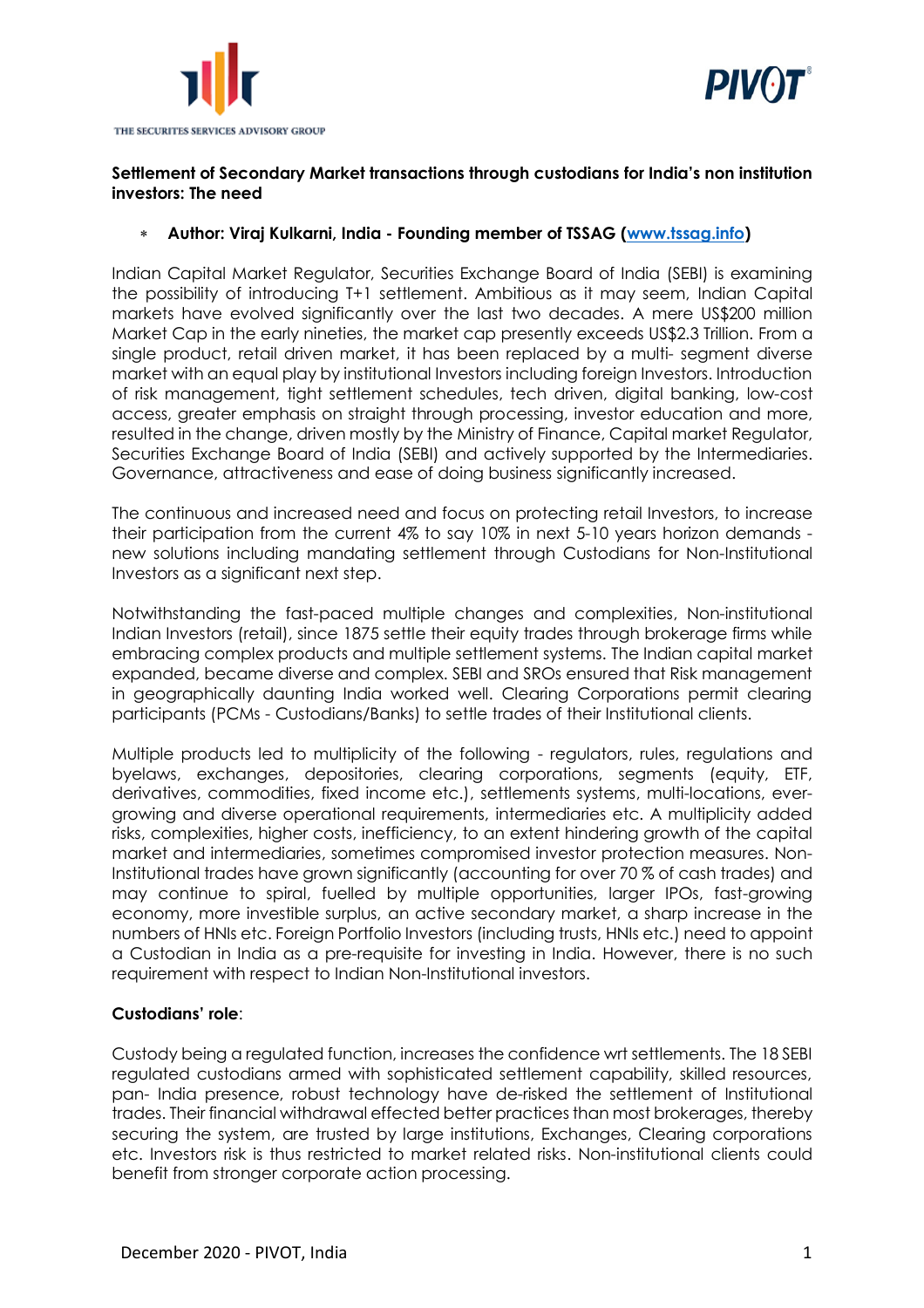



Though trading systems are similar whether for Institutional or Non-Institutional clients, the key challenge is the multiplicity of settlement systems as distinguished by Institutional and non-Institutional**.**

### **Challenges in the existing system**:

1. **Brokerages**: Brokerages deal in multiple segments - Institutional, PMS, Retail. However, unlike advanced markets, many of them wrt trades are engaged in non-execution related activities requiring specialist teams that settle with PCMs (in case of Institutional), with Clearing houses (non-Institutional). Wide geographical spread adds operational complexities while multiplying operational risks, costs, operational inefficiency, and paucity of staff specialized in settlement of multiple segments as new segments are added. **TSSAG founding member Roger Harrold of AlfaSec, Singapore** holds that Brokers play a key role wrt retail trade execution and take the cost of the trade as well as limited activity wrt custody. Ever evolving banking processes, longer working hours of exchanges, tight cut-off times of clearing houses and a separate one by depositories and banks are other challenges adding to costs.

Client failures to fund margins lead to greater financial stress on Brokerages, adding to costs. Brokers maintain additional margins to settle the trades of their Non-Institutional Clients. Settlement infrastructures at Brokerages get tested, failures lead to auctions and potential default in meeting settlement obligations leading to bigger crisis.

2. **Custodians**: Separate processes exist for Non-Institutional derivatives settlements, versus one for all segments in case of Institutional clients while coordinating with Clearing Corporations; however, with respect to equity settlements for the non-institutional clients, they interact with the Clearing Participant (most often a broker.). The duality confounds the client and custodian, impacts settlement / flow of cash with respect to Derivatives and Equity (being manned by separate entities). This adds to costs to investor disadvantage.

3. **Clearing Corporations**: Ever-increasing creation of multiple codes (equities, derivatives etc); significantly large nos of CP codes (as brokers too have CP codes); delay in settlements or significantly larger auctions; stress on settlement guarantees on account of broker exposures to settlements are growing, without concurrent value add.

4. **Clients** are required to keep large balances with broking house towards margin, thus exposed to risk of brokerages potentially using client's funds to cross margin between its own client and own trades, there by adding risks.

#### **Why TSSAG sees merits in Custodians settle Non-Institutional trades**:

**TSSAG founding member Angelos Gregoriades of PIVOT Cyprus, Cyprus notes**, that in Europe as well as in Egypt, non-institutional (retail investors) have been settling their trades through custodian banks, even as early as since 2006. All major domestic banks (in Europe) have their own brokerage arms and Custody units – thus executing, clearing and settling transactions for their non-institutional clientele as well. On the other hand, independent brokers (not bank subsidiaries) with a substantial size, usually outsource clearing and settlement of their retail clientele to custodian banks; smaller ones are quite reluctant to outsource their retail clientele activities as they make revenue by also offering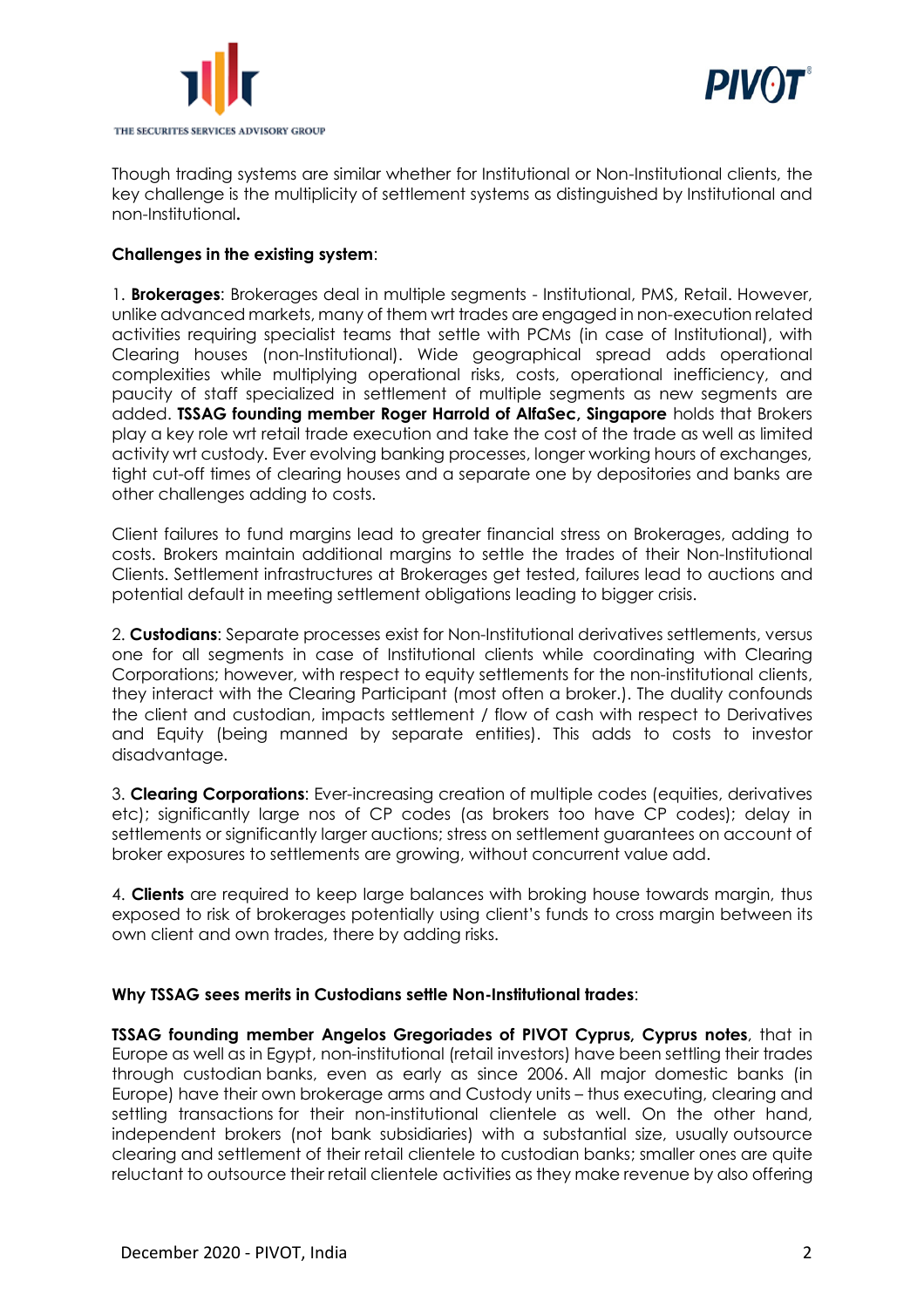



custody services. In Europe, banks and asset managers (entities / groups that have brokerage arms and Custody) tend to promote "MUTUAL FUNDS" in addition to trade execution services and Custody to non-institutional Clients, by relying on sophisticated systems that support economies of scale, to generate transaction fees, with relatively low cost at low risk.

**TSSAG founding member Paul Hedges of PDH Consult, UK** observes that in China, retail customers have accounts directly with the CSD's. Singapore has this as an option available for non-institutional clients. HK does too, however, it's not generally taken up as the CSD makes it quite "difficult" for non-institutional clients to meet the criteria of membership. Indian CSD's (NSDL/CDSL) do not take up this activity directly and permit custodians to open accounts including of retail customers. Custodians in India have the ability to open Non-Institutional client accounts, notwithstanding the Operational issues and Internal policies. Practices in advanced Capital markets, especially in emerging countries like India, which is witnessing a rapid growth of investor participation, emphasise the need to de-risk market infrastructure, lend transparency, ensure consistency in policy and process, greater straight-through-processing and greater governance. It leverages on better practices of professional clearers.

We believe that besides enabling the faster growth of the capital markets, multiple benefits as below will accrue:

**Institutional Clients**: No change in status. No adverse impact.

**Non-Institutional client**: Assured third party settlements - no exposure to Brokers; confidentiality of settlements, investors benefit from multiple services custodians offer vs no-standard practices broker can provide, better MIS. Clients need not keep margin with each broker they intend to trade. This reduces client's risk of trading through a single broking house.

**Clearing Corporations**: Standard practices - lesser nos of participants, significantly reduces cost of multiple settlement practices, separate lower charges possible, leverage existing structure, lesser run on the Exchange Guarantee Fund. Pledged stock and margin funding can be settled without any additional risk as stock and money flows directly to lender/financer.

**Custodian**: Utilization of capacity; extension and standardisation of current practices across segments; sec lending; offer variety of products, more integrated services to existing (derivatives settlements), better client confidentiality.

**Brokers**: Significantly reduced operational costs; brokerages concentrate on core business - Research, Trading and Investment advice; reduce tech costs; not leveraged for quality operational people; follow global norms.

**Exchanges:** Settlement less risky: faster products to market (unlike waiting for brokerages to effect change), adds to risk management measures; greater investor protection; standardization of practices.

**Tax Authorities:** Concentrated settlements help to generate MIS on gains and losses.